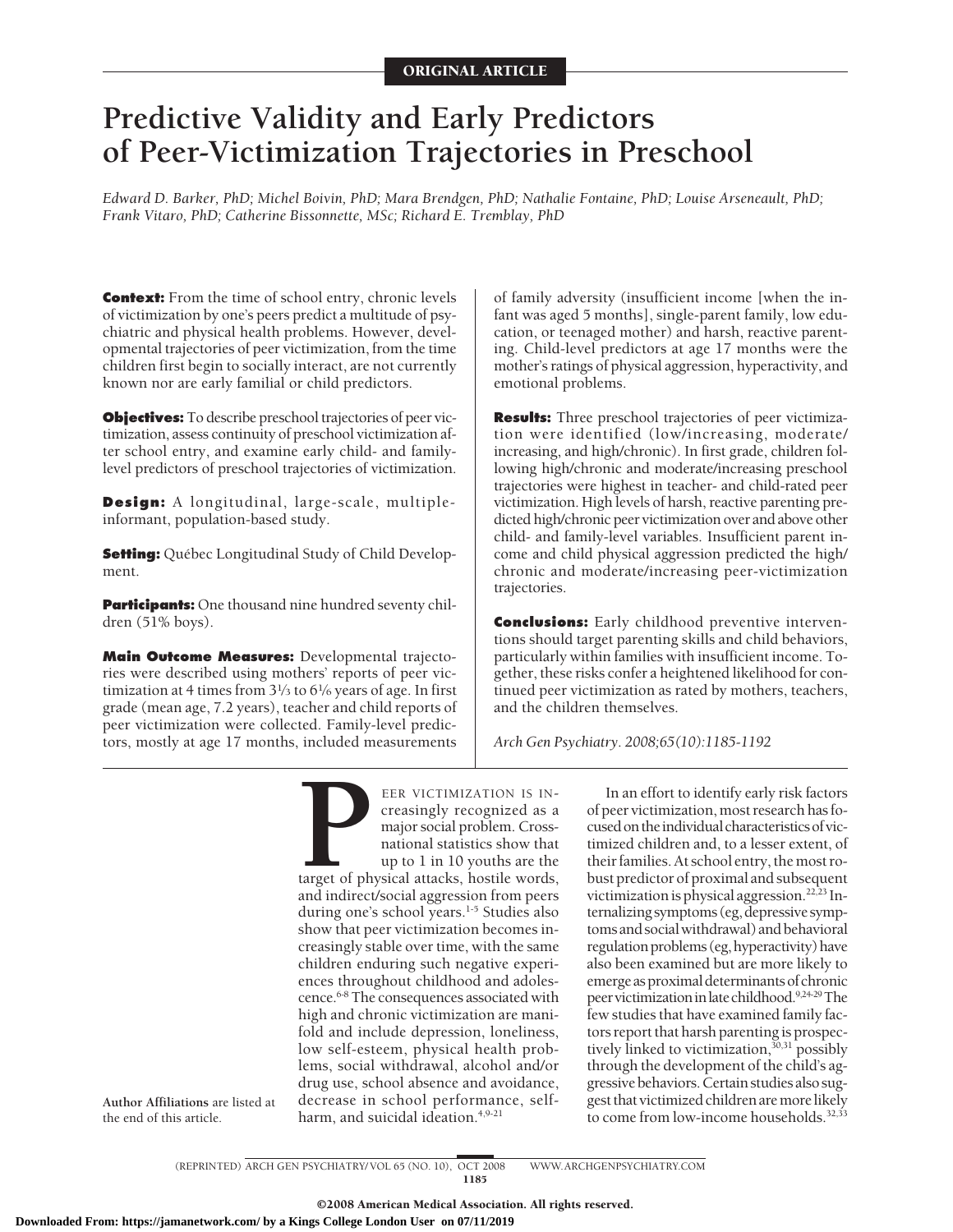However, research is mixed with regard to the stability of peer victimization in early childhood. Some research suggests that victimization solidifies later in elementary school<sup>34,35</sup> or adolescence,<sup>8,36</sup> whereas other research has reported a pattern of moderate short-term stability as early as preschool  $(3<sup>1</sup>/<sub>2</sub>-4$  years of age).<sup>37-39</sup>

Although the existing studies yield important information about the stability of peer victimization before elementary school, they also present 4 limitations. First, peer victimization in preschool has mainly been assessed at 2 times only, which limits the conclusions regarding stability and change. Second, the existing studies relied on small samples and are therefore limited in epidemiological value. Third, studies that examined child predictors of victimization did so beginning around ages 4 to 5 years. However, the behavioral and internalizing problems that are commonly associated with peer victimization are already present<sup> $40,41$ </sup> and children start spending a significant amount of time with peers as early as 2 years of age.<sup>42,43</sup> Fourth, to our knowledge, no studies have examined child- and family-level predictors of preschool victimization simultaneously. This is an important limitation, as child-level risk factors of peer victimization (ie, aggression and internalizing problems) often co-occur with family-level risk factors (ie, harsh parenting, single-parent family, and insufficient income).<sup>44-46</sup> Examining these issues is crucial to the planning of evidence-based, targeted interventions aimed at reducing peer victimization and preventing subsequent mental health problems.

The goals of the present study were to (1) identify groups of children that followed distinct trajectories of peer victimization during preschool, (2) examine the predictive association between the preschool trajectories and peer victimization after school entry, and (3) examine childand family-level predictors of these preschool peervictimization trajectories. Whereas most children were expected to follow a low/stable trajectory of peer victimization in preschool, we assumed that a small group of children would follow a high/chronic trajectory of preschool peer victimization. As children become increasingly engaged in peer interactions, we also posited that a third group would emerge as being increasingly victimized. We further expected that these groups would differ with respect to early school victimization and that high family adversity and high physical aggression would predict high/ chronic peer victimization during preschool.

In examining these issues, we also investigated sex differences. Because highly aggressive girls were found to be more victimized than highly aggressive boys in kindergarten,<sup>22</sup> aggressive behaviors were expected to be more predictive of preschool peer victimization among girls than among boys.

#### METHODS

## **PARTICIPANTS**

The participants were part of the Québec Longitudinal Study of Child Development, $\frac{4}{3}$  a sample of children born in Québec, Montreal, Canada, between October 1997 and July 1998 (excluding children born in Cree or Inuit territories, Native Canadian reserves, or northern Québec). Participants were initially selected from the Québec Birth Registry through a stratified

sampling procedure based on living area and birth rate. Families that could be located ( $N=2675$ ) were contacted by mail and telephone. Of those, 83.1% agreed to participate in the first assessment, resulting in an initial sample of 2120 children selected for follow-up. Signed informed consent was obtained from mothers during the home visit. The ethics board of Santé Québec, the agency responsible for the data collection, approved the study. $4$ 

The participants were seen at 4.5 months of age (standard deviation [SD], 0.55 months; time 1 [n=2120]), 16.6 months (SD, 0.56 months; time 2 [n=2045]), 2.4 years (SD, 0.54 months; time 3 [n=1997]), 3.4 years (SD, 0.58 months; time 4 [n=1950]), 4.1 years (SD, 3.12 months; time 5 [n=1944]), 5.1 years (SD, 3.12 months; time 6 [n=1759]), 6.2 years (SD, 3.05 months; time 7 [n=1492]), and at 7.2 years (SD, 3.06 months; time 8 [n=1528]). At time 1, 51.2% of the children were boys and living predominantly in French-speaking families (81%). On average, mothers and fathers were aged 28.8 and 31.8 years, respectively; 16.9% of mothers and 19.9% of fathers did not hold a high school degree, whereas 27.7% of mothers and 25.2% of fathers held a university degree; 27.7% reported an income lower than CaD \$30 000 (US \$29 451) and 30.6% reported incomes higher than CaD \$60 000 (US \$58 902); and 7.1% families were headed by a single parent. Most children (93.4%) attended some form of child care (either by a relative or nonrelative, or in a center-based setting) before school entry, mainly after 9 months of age  $(79.6\%)$ .<sup>4</sup>

To maximize the use of available data, boys and girls with at least 1 data point on mother-rated preschool peer victimization between time 4 and time 7 were included in the trajectory analysis (n=1970; 51% boys). Children with missing data on both teacher and child ratings in first grade (n=740; 59% boys) did not significantly differ from children without missing data with respect to mother-rated victimization at time 4 (*t*<sup>1938</sup> =−0.79, *P*=.43), time 5 (*t*<sup>1931</sup> =−0.74, *P*=.46), time 6 (*t*1751=−0.38, *P*=.70), and time 7 (*t*1469=1.15, *P*=.25). A total of 1259 children had complete data on teacher and children reports in first grade (47% boys). Children with missing data on the age 17-month predictors did not significantly differ on mother-rated (times 4-7) or teacher- or child-rated (time 8) victimization.

### **OUTCOME MEASURES**

# **Repeated Measures of Peer Victimization**

Peer victimization during preschool was assessed through mother ratings at times 4 (41 months), 5, 6, and 7 (kindergarten). The mothers were asked: In the past 6 months, how often would you say that your child was (1) made fun of by other children, (2) hit or pushed by other children, and (3) called names by other children? They rated these items on a 3-point scale (0=never, 2=often). Within each year, individual item scores were averaged to obtain a global score of peer victimization. Cronbach  $\alpha$  ranged from 0.60 to 0.84.

#### **Peer Victimization in First Grade**

Peer victimization in school (time 8, first grade) was assessed through teacher ratings and the children's self-ratings, the latter via structured interviews. The teachers rated the same 3 items as the mothers (mean score: boys, 1.45 [SD, 1.80]; girls, 0.95 [SD, 1.58]; Cronbach  $\alpha$  = 0.66). The children were asked to rate the following 5 items (0=never, 2=often): Does it ever happen that (1) some children at school call you names or say bad things to you? (2) some children at school say bad things behind your back to other children? (3) a child at school will not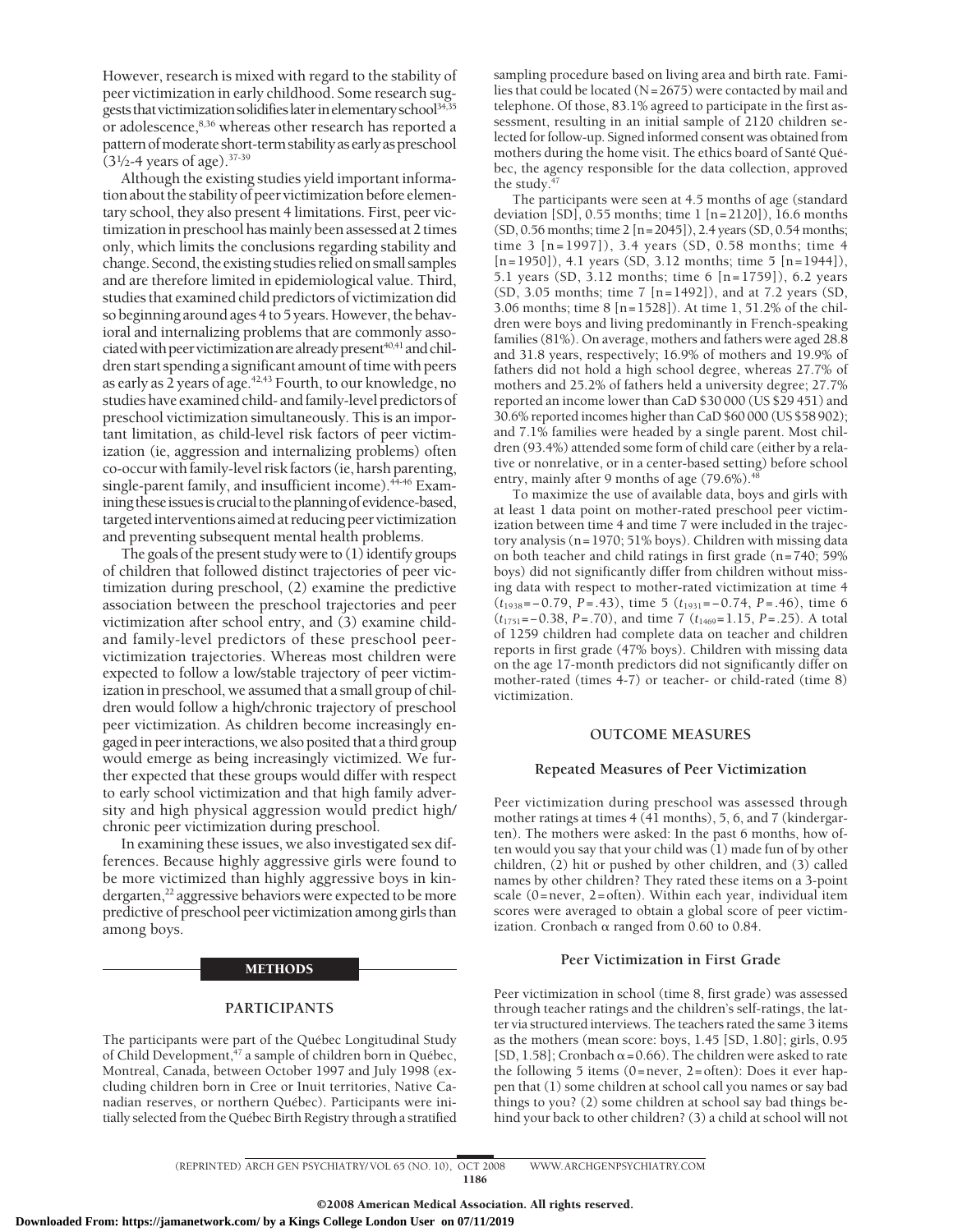let you play with his/her group? (4) a child at school pushes, hits, or kicks you? or (5) a child at school teases you in a mean way? (mean score: boys, 3.51 [SD, 2.40]; girls, mean, 3.18 [SD, 2.46]; Cronbach  $\alpha$ =0.72). Boys were victimized significantly more than girls ( $P < .05$ ) according to the teacher and child reports. Teacher- and child-rated victimization reports were sigmificantly associated  $(n=1257, r=0.20, P < .001)$ .

## **Early Childhood Predictors**

**Family-Level Risks.** The following family adversity variables were created from information obtained from the mothers and Statistics Canada at time  $1$  (5 months): (1) family structure (0=2 parents, 1=1 parent), (2) parents' levels of education (0=at least high school education, 1=no high school education), (3) parents' age at the birth of the first child  $(0=20$  years or older,  $1=19$ years or younger), and (4) insufficient household income (calculated as a categorical variable to reflect Statistics Canada's definition of low income while taking into account the number of people in the household and the family zone of residence). Income was coded as sufficient (0) or not (1). Boys and girls did not significantly differ on the family adversity variables.

Harsh, reactive parenting was assessed using the mothers' self-ratings at time 2 (17 months). Mothers rated the following 3 items on a 10-point scale (0=not at all what I did; 10=exactly what I did): In the past 6 months, I have (1) been angry with my child when he/she was particularly fussy, (2) raised my voice or shouted at my child when he/she was particularly fussy, and (3) spanked my child when he/she was particularly fussy. The items were taken from the harsh/reactive subscale of the Parental Cognitions and Conduct Toward the Infant Scale<sup>49</sup> (mean score: boys, 3.44 [SD, 2.48]; girls, 3.25 [SD, 2.31]; Cronbach  $\alpha$ =0.77). Boys did not significantly differ from girls in harsh, reactive parenting.

**Child-Level Risks at 17 Months of Age.** *Physical Aggression*. Mothers rated the following 3 items on a 3-point scale (0=never; 2=often): How often would you say that your child (1) hits, bites, or kicks, (2) fights, or (3) bullies others (mean score: boys,  $1.09$  [SD,  $1.11$ ]; girls, 0.90 [SD,  $1.02$ ]; Cronbach  $\alpha$  =0.83). Boys scored significantly higher than girls ( $P$ <.05) on the physical aggression measure.

*Hyperactivity*. Mothers rated the following 7 items on a 3-point scale (0=never or not true; 2=often or very true): How often would you say your child (1) cannot sit still, is restless or hyperactive, (2) is easily distracted or has trouble sticking to any activity, (3) is fidgety, (4) cannot concentrate or pay attention for long, (5) is impulsive or acts without thinking, (6) has difficulty waiting for his/her turn in games, or (7) cannot settle down to do anything for more than a few moments (mean score: boys, 3.72 [SD, 2.20]; girls, 3.23 [SD, 2.14]; Cronbach  $\alpha$ =0.74). Boys scored significantly higher on the hyperactivity measure than girls  $(P < .05)$ .

*Internalizing Symptoms*. Mothers rated the following 7 items on a 3-point scale (0=never or not true; 2=often or very true): How often would you say that your child (1) seems to be unhappy or sad, (2) is not as happy as other children, (3) is too fearful or anxious, (4) is worried, (5) cries, (6) is nervous, highstrung, or tense, or (7) has trouble enjoying himself/herself (mean score: boys, 0.90 [SD, 1.06]; girls, 0.83 [SD, 0.98]; Cronbach  $\alpha$  = 0.54). Boys and girls did not differ significantly in mean scores of internalizing symptoms.

#### **STATISTICAL ANALYSIS**

First, models for the mother-rated victimization trajectories were estimated. Growth mixture models<sup>50,51</sup> were applied to estimate the trajectories using Mplus, version 4.1 (Muthén & Muthén, Los Angeles, California). A series of models was fitted, beginning with a 1-group trajectory model and moving to a 6-group trajectory model, all with random starting values. The best-fitting model was established using the Bayesian information criteria,<sup>52</sup> the Lo-Mendell-Rubin likelihood ratio test,<sup>53</sup> and entropy.<sup>54</sup> The Bayesian information criteria is a commonly used fit index, in which lower values indicate a more parsimonious model. The Lo-Mendell-Rubin likelihood ratio test provides a *k*−1 likelihood ratio– based method (in which *k*=number of trajectories) for determining the ideal number of trajectories (a low*P* value [-.05] indicates a better fit to the data). Entropy is a measure of classification accuracy, with values closer to 1 indexing greater precision (range, 0-1). Next, variance parameters (random effects) were added to the models to test whether trajectory-specific variance estimates improved model fit and classification.

Second, we examined the predictive validity of the preschool peer-victimization trajectories with respect to first grade peer victimization. Mean differences in teacher and child ratings of peer victimization were examined as a function of the different preschool victimization trajectories. We standardized the first grade variables for comparison purposes. We also examined sex by trajectory interactions. Because of unequal populations in the trajectory groups, mean differences were tested with a general linear model multivariate analysis of variance using weighted data (SAS, version 8.2; SAS Institute Inc, Cary, North Carolina). This corrected for potential uncertainty in trajectory assignment.

Third, we examined whether early child- and family-level risk factors predicted the preschool peer-victimization trajectories, and we tested for all possible sex interactions in this context. These predictive relationships were examined in an integrated growth mixture model (**Figure 1**) (model extensions such as these are described in detail elsewhere<sup>50</sup>).

#### RESULTS

## **DESCRIPTIVE STATISTICS**

Mother-rated victimization steadily increased for boys and girls, from ages 3.4 years through 6 years. Boys had significantly more mother-rated victimization (**Table 1**).

## **VICTIMIZATION TRAJECTORIES**

**Figure 2** presents the 3-group trajectory model and the fit indices for the 1- to 6-group trajectory models. The Bayesian information criteria steadily decreased in the 1 to 4-group trajectory models, but increased in the 5-group trajectory model. Entropy favored the 4-group trajectory model. Nevertheless, a careful comparison of the 4 and 3-group trajectory models indicated that the additional group split a low/increasing trajectory into 2 low/ increasing trajectories. However, these 2 low/increasing trajectories were of limited heuristic value and did not differ with respect to first grade or infancy variables. The 3-group trajectory (compared with the 2-trajectory model) indicated that the additional group differentiated a high/ chronic trajectory group from low/ and moderate/ increasing groups, each of which clearly differed in mean levels of preschool peer victimization. We therefore examined the 3-group trajectory model.

There were 3 distinct trajectories of mother-rated peer victimization. Most of the children (71%) followed a low/ increasing trajectory, 25% followed a moderate/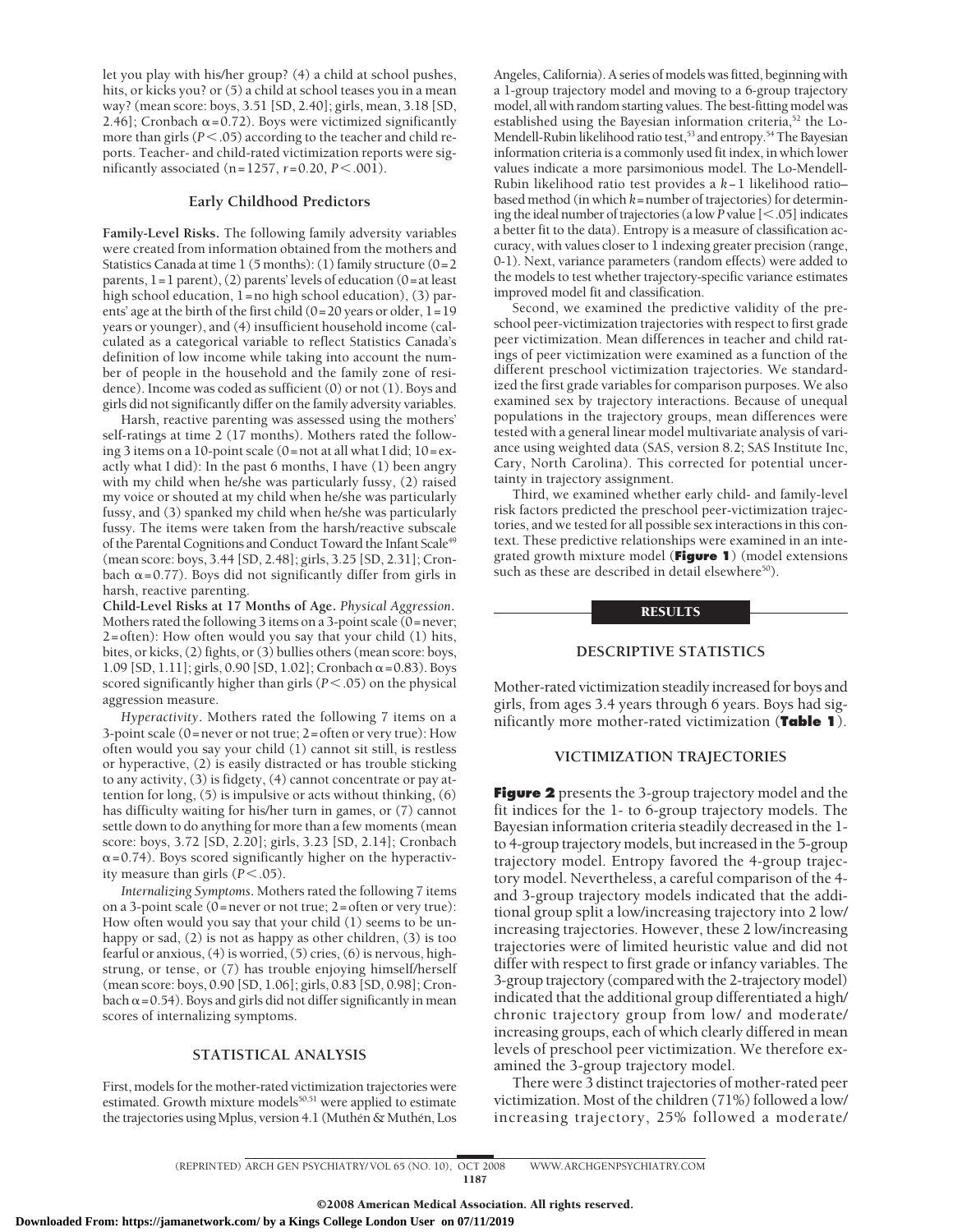

Figure 1. Integrated growth mixture model of family- and child-level risk factors predicting peer-victimization trajectories. Adver indicates family adversity variables; C, latent trajectory classes; circles, latent variables; dotted lines, interactions; Harsh, harsh, reactive parenting; Hyper, hyperactivity; I, intercept; Intern, internalizing problems; Phys, physical aggression; Q, quadratic trend; rectangles, observed variables; S, linear trend; solid lines, direct effects; and Vic, victimization.

| Age at<br>Victimization,<br>mo | <b>Mother-Rated Victimization</b><br>Score.<br>Mean $(SD)^a$ |            |            |
|--------------------------------|--------------------------------------------------------------|------------|------------|
|                                | <b>Boys</b>                                                  | Girls      | P<br>Value |
| 41                             | 1.39(1.43)                                                   | 1.21(1.37) | < 0.5      |
| 50                             | 1.46(1.67)                                                   | 1.34(1.55) | .1         |
| 61                             | 1.84(1.84)                                                   | 1.65(1.81) | <.05       |
| 74                             | 2.34(2.03)                                                   | 1.88(1.91) | <.05       |

aThe mothers were asked: In the past 6 months, how often would you say that your child was (1) made fun of by other children, (2) hit or pushed by other children, and  $(3)$  called names by other children? They rated these items on a 3-point scale (0=never, 2=often).

increasing trajectory, and 4% followed a high/chronic trajectory. Slightly more girls than boys followed the low/ increasing group (52% girls), whereas more boys than girls were in the moderate/increasing (57% boys) and high/ chronic (61% boys) groups.

# **CONTINUITY OF VICTIMIZATION IN FIRST GRADE**

First grade teacher– and child-rated peer victimization scores were evaluated using a general linear model multivariate analysis of variance with a 2 (sex)  $\times$  3 (victimization trajectories) factorial design. There was no multivariate sex by trajectory interaction  $(F_{4, 2486} = 1.56, P = .38)$ , but significant main effects were identified for sex  $(F_{2, 1243} = 11.89, P < .001)$  and the victimization trajectories ( $F_{4, 2486} = 4.85, P \le 0.001$ ).

Teacher-rated peer victimization in first grade was predicted by the mother-rated peer victimization trajecto-



**Figure 2.** Developmental trajectories of mother-rated victimization. The mothers were asked: In the past 6 months, how often would you say that your child was (1) made fun of by other children? (2) was hit or pushed by other children? or (3) was called names by other children? They rated these items on a 3-point scale (0 = never, 2 = often). Fit indices for 1-trajectory model (Bayesian information criteria [BIC] = 27454.09; entropy, not applicable; Lo-Mendell-Rubin likelihood ratio test [LMR-LRT], not applicable), 2-trajectory (BIC = 26393.87; entropy = 0.80; LMR-LRT, *P*-.001), 3-trajectory (BIC = 26206.36; entropy = 0.78; LMR-LRT, *P*-.001), 4-trajectory model (BIC = 26047.45; entropy = 0.81; LMR-LRT, *P*-.001), and 5-trajectory model (BIC = 26140.207; entropy = 0.70; LMR-LRT, *P*=.03). The 6-trajectory model failed to converge. Adding variance parameters to the 3-trajectory model (entropy = 0.68) and the 4-trajectory model (entropy = 0.64) did not improve classification accuracy. The 5- and 6-group trajectory models with random effects failed to converge.

ries ( $F_{2, 1244}$ = 7.65, *P* < .001) and by sex ( $F_{1, 1244}$ = 32.69, *P*-.001). Teacher-rated peer victimization rose from the low/increasing (mean, −0.05 [SD, 0.69]) to the moderate/ increasing (mean, 0.10 [SD, 0.69]) to the high/chronic (mean, 0.24 [SD, 0.68]) victimization trajectories. Compared with children in the low/increasing trajectory, those in the moderate/increasing (*t*1198=3.33; *P*-.001; *d*=0.21) and high/chronic ( $t_{926}$ =2.70; *P* = .007; *d*=0.39) trajecto-

(REPRINTED) ARCH GEN PSYCHIATRY/ VOL 65 (NO. 10), OCT 2008 WWW.ARCHGENPSYCHIATRY.COM 1188

**Downloaded From: https://jamanetwork.com/ by a Kings College London User on 07/11/2019**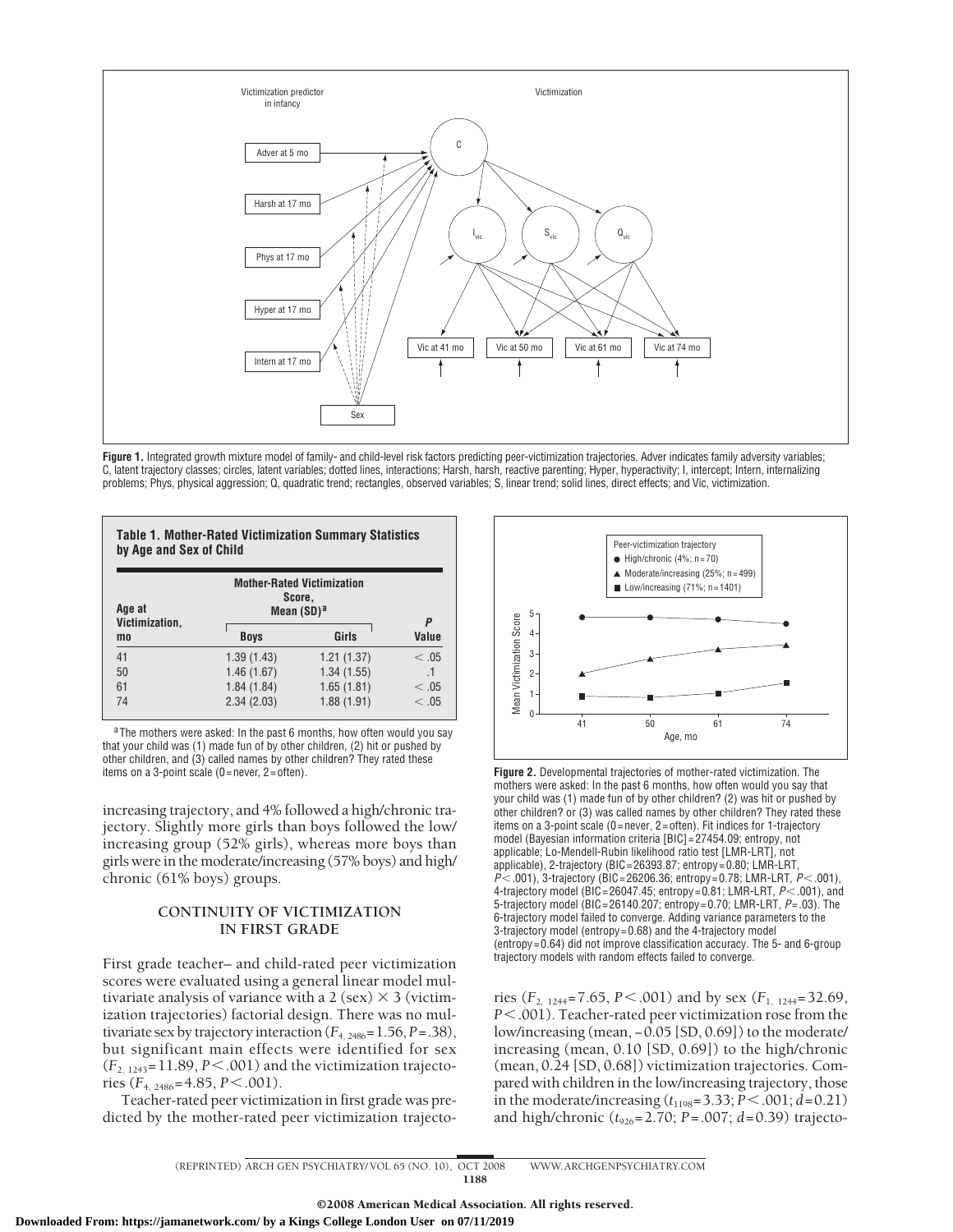#### **Table 2. Family- and Child-Level Risk Factors by Trajectories of Mother-Rated Preschool Victimization**

|                                                         | <b>Children by Victimization Trajectory</b> |                            |                     |            |
|---------------------------------------------------------|---------------------------------------------|----------------------------|---------------------|------------|
| <b>Characteristic</b>                                   | Low/Increasing                              | <b>Moderate/Increasing</b> | <b>High/Chronic</b> | P<br>Value |
| Family-level risk factor                                |                                             |                            |                     |            |
| Early childbearing, %                                   | 8.81                                        | 10.47                      | 5.40                | .58        |
| No high school diploma, %                               | 16.37                                       | 19.38                      | 17.19               | .58        |
| Separated family, %                                     | 5.75                                        | 7.40                       | 7.43                | .56        |
| Insufficient income, %                                  | 19.35                                       | 26.96                      | 38.60               | .002       |
| Harsh, reactive parenting score, mean (SD) <sup>a</sup> | 3.25(2.03)                                  | 3.50(1.17)                 | 4.51(0.39)          | < .001     |
| Child-level risk factor score, mean (SD)                |                                             |                            |                     |            |
| Physical aggression <sup>b</sup>                        | 0.83(0.83)                                  | 1.20(0.58)                 | 1.47(0.24)          | < 0.001    |
| Hyperactivity <sup>c</sup>                              | 3.74(1.94)                                  | 4.15(1.20)                 | 4.95(0.50)          | < 0.001    |
| Internalizing symptoms <sup>d</sup>                     | 0.70(0.81)                                  | 1.00(0.57)                 | 1.31(0.22)          | < 0.001    |

aMothers rated the following 3 items on a 10-point scale (0=not at all what I did; 10=exactly what I did): In the past 6 months, I have (1) been angry with my child when he/she was particularly fussy, (2) raised my voice or shouted at my child when he/she was particularly fussy, and (3) spanked my child when he/she

was particularly fussy.<br><sup>b</sup>Mothers rated the following 3 items on a 3-point scale (0=never; 2=often): How often would you say that your child (1) hits, bites, or kicks, (2) fights, and/or

(3) bullies others?<br><sup>c</sup>Mothers rated the following 7 items on a 3-point scale (0=never or not true; 2=often or very true): How often would you say your child (1) cannot sit still, is restless or hyperactive, (2) is easily distracted or has trouble sticking to any activity, (3) is fidgety, (4) cannot concentrate or pay attention for long, (5) is impulsive

or acts without thinking, (6) has difficulty waiting for his/her turn in games, or (7) cannot settle down to do anything for more than a few moments.<br><sup>d</sup>Mothers rated the following 7 items on a 3-point scale (0=never or n unhappy or sad, (2) is not as happy as other children, (3) is too fearful or anxious, (4) is worried, (5) cries, (6) is nervous, high-strung, or tense, or (7) has trouble enjoying himself/herself?

ries were rated by teachers as being more victimized by their peers in first grade. However, children in the moderate/increasing trajectory did not differ from those in the high/chronic trajectory with regard to teacher-rated peer victimization in first grade  $(t_{366}=1.31, P=.19; d=0.13)$ . Compared with girls (mean, −0.09 [SD, 1.37]), boys (mean, 0.27 [SD, 1.19]) were rated by teachers as more victimized by their peers in first grade  $(t_{1246} = 4.96; P < .001;$ *d*=0.28).

Child-rated peer victimization in first grade was also significantly predicted by the mother-rated preschool victimization trajectories  $(F_{2, 1244} = 4.70, P = .009)$  but not by sex (*F*1, 1244=0.41, *P*=.52). Child-rated peer victimization increased from the low/increasing (mean, −0.02 [SD, 0.69]) and moderate/increasing (mean, 0.03 [SD, 0.69]) trajectories to the high/chronic trajectory (mean, 0.23 [SD, 0.68]). Children following the high/chronic trajectory reported being more victimized than those in the low/ increasing trajectory (*t*926=2.45; *P*=.01; *d*=0.36). However, the children in the low/increasing and moderate/ increasing groups did not significantly differ from each other (*t*1198=1.08; *P*=.28; *d =*0.07), nor did the children in the moderate/increasing and high/chronic groups (*t*366=−1.23; *P*=.22; *d*=0.11).

# **CHILD- AND FAMILY-LEVEL PREDICTORS OF PEER-VICTIMIZATION TRAJECTORIES DURING PRESCHOOL**

We first examined the bivariate relationships between the predictors and peer-victimization trajectories. To be included in the analysis, a predictor had to demonstrate significant variation across the trajectories. Of the familylevel risk variables (**Table 2**), insufficient income and harsh, reactive parenting were significantly associated with victimization, as were all child-level risk variables (physical aggression, hyperactivity, and internalizing symptoms). All these variables were therefore included as predictors in the subsequent multinomial regression.

Three peer-victimization trajectory contrasts were examined (**Table 3**): low/increasing vs high/chronic, moderate/increasing vs high/chronic, and low/increasing vs moderate/increasing. Interactions with sex were not significant and were therefore not included. Three risk variables differentiated those in the high/chronic group from those in the low/increasing group: insufficient family income; harsh, reactive parenting; and greater physical aggression in the child. Two risk variables differentiated the moderate/increasing group from the low/increasing group: insufficient family income and greater physical aggression in the child. The high/chronic group differed from the moderate/increasing group in only 1 risk variable: harsh, reactive parents.

## COMMENT

This study aimed to document, at the population level, the developmental trajectories of peer victimization during preschool, their predictive validity with respect to early school-based peer victimization, and their early childhood family- and child-level predictors. Three trajectory groups were identified with respect to victimization by peers between 3.4 and 6.2 years of age. As expected, most of the children (71%) fell on a low/ increasing trajectory, whereas 25% and 4% of the children followed moderate/increasing and high/chronic trajectories, respectively. The overall age-related increase in preschool peer victimization is consistent with the view that, as preschool children progressively spend more time interacting with peers, they are more likely to experience negative peer experiences.<sup>41</sup>

Children with a moderate/increasing or high/chronic trajectory were likely to show elevated levels of peer vic-

(REPRINTED) ARCH GEN PSYCHIATRY/ VOL 65 (NO. 10), OCT 2008 WWW.ARCHGENPSYCHIATRY.COM 1189

©2008 American Medical Association. All rights reserved.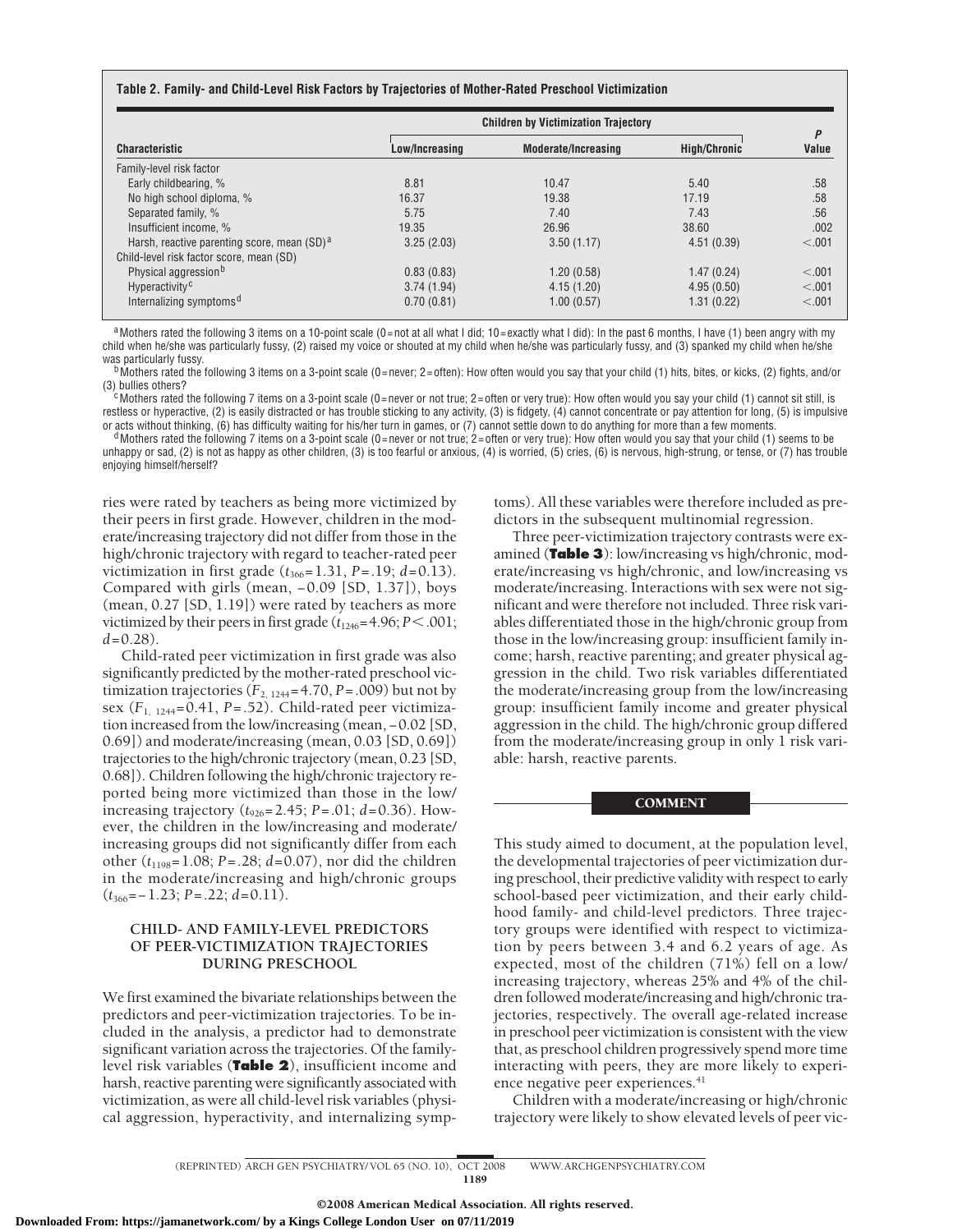**Table 3. Integrated Growth Mixture Model of Preschool Peer-Victimization Trajectories Predicted by Family- and Child-Level Risk Factors**

|                           |                                          | <b>Peer-Victimization Trajectory Comparison</b> |                                                      |            |                                                 |            |  |  |
|---------------------------|------------------------------------------|-------------------------------------------------|------------------------------------------------------|------------|-------------------------------------------------|------------|--|--|
|                           | Low/Increasing vs<br><b>High/Chronic</b> |                                                 | <b>Moderate/Increasing vs</b><br><b>High/Chronic</b> |            | Low/Increasing vs<br><b>Moderate/Increasing</b> |            |  |  |
| Variable                  | OR (95% CI)                              | P<br>Value                                      | OR (95% CI)                                          | P<br>Value | OR (95% CI)                                     | P<br>Value |  |  |
| Family-level risk factor  |                                          |                                                 |                                                      |            |                                                 |            |  |  |
| Insufficient income       | $0.46(0.24-0.88)$                        | .02                                             | $0.63(0.31-1.29)$                                    | .21        | $0.73(0.52 - 1.02)$                             | .07        |  |  |
| Harsh, reactive parenting | $0.85(0.75-0.96)$                        | .007                                            | $0.86(0.75-0.99)$                                    | .04        | $0.98(0.92 - 1.05)$                             | .56        |  |  |
| Child-level risk factor   |                                          |                                                 |                                                      |            |                                                 |            |  |  |
| <b>Sex</b>                | $1.49(0.71-3.10)$                        | .29                                             | $1.13(0.49-2.61)$                                    | .78        | $1.32(0.96 - 1.81)$                             | .09        |  |  |
| Physical aggression       | $0.73(0.56-0.97)$                        | .03                                             | $0.97(0.71-1.32)$                                    | .85        | $0.76(0.66 - 0.87)$                             | < 0.01     |  |  |
| Hyperactivity             | $0.93(0.77 - 1.14)$                      | .49                                             | $0.96(0.76 - 1.16)$                                  | .56        | $0.99(0.93 - 1.06)$                             | .85        |  |  |
| Internalizing symptoms    | $0.78(0.59-1.05)$                        | $\cdot$ 1                                       | $0.88(0.62 - 1.26)$                                  | .49        | $0.89(0.76-1.04)$                               | .15        |  |  |

Abbreviations: CI, confidence interval; OR, odds ratio.

timization in first grade based on teacher and child reports. Thus, not only were high/chronic and moderate/ increasing patterns of peer victimization revealed through the mothers' ratings during preschool, but these patterns of negative peer experiences also tended to persist for some children in early primary school. This is the first study to reveal such early continuity in peer victimization. Future longitudinal studies should examine whether these developmental patterns persist in later grades and should document the degree of continuity from preschool to primary school peer victimization with more longitudinal data points.

Four important findings regarding the early predictors of peer-victimization trajectories in preschool deserve comment. First, the best predictor of both high/ chronic and moderate/increasing trajectories of preschool peer victimization was high levels of early physical aggression. Children who displayed aggressive behaviors very early in development (age 17 months) were more likely to experience peer victimization in preschool than nonaggressive children. The association between physical aggression and peer victimization has been documented before, $22,23$  but never at such an early age. Previous research has emphasized the distinction between aggressive victims,<sup>30,31</sup> usually smaller in number, from nonaggressive or passive victims. Aggressive victims could be more prevalent in the preschool years than in late childhood, as aggressive children will increasingly affiliate with other aggressive children and be protected from adversive peer experiences.<sup>55,56</sup> These early negative peer experiences should be more closely examined, as they may reinforce physically aggressive behaviors through an escalating cycle of peer abuse and negative social cognitive processes, such as hostile biases in attribution.<sup>57</sup>

Second, in contrast to physically aggressive behaviors, neither early internalizing symptoms nor early signs of hyperactivity were associated with peer victimization during preschool. Internalizing symptoms have been shown to both predict and result from peer victimization in late childhood and adolescence.<sup>58,59</sup> As internalizing difficulties become more salient and increasingly non-normative in older children, their association with peer victimization may oc-

cur at a later age.<sup>29</sup> Similarly, although hyperactivity has been associated with relational difficulties with peers<sup>28</sup> and found to increase in victimized children in second grade,<sup>60</sup> it does not appear to be a specific predictor of peer victimization in very young children when physically aggressive behaviors are taken into account. It will be important to further document the predictive association of internalizing symptoms and hyperactivity with later peer victimization in school.

Third, both harsh, reactive parenting and insufficient parental income predicted preschool peer victimization above and beyond a child's aggressive behavior. Harsh, reactive parenting distinguished the high/chronic group from the 2 other groups, whereas insufficient income distinguished the 3 trajectories from each other. What could account for these additive contributions? Early harsh, reactive parenting has been identified as a determinant and as a consequence of early physical aggressive behaviors.<sup>49,61</sup> In some families, harsh, reactive parenting is embedded in a bidirectional coercive parent-child process leading to the reinforcement of the child's aggressive behavior.<sup>62,63</sup> These coercive processes may provide the training ground for the further development of aggressive patterns with peers, ultimately resulting in rejection and victimization. Insufficient income is a more general index of family strain that may subsume mediating factors not directly measured here, such as parental stress and depression<sup>64-66</sup> and children's exposure to environmental stressors, including neighborhood poverty, family disruptions, and other adverse social conditions.67 These conditions are not only favorable to the establishment of a coercive family process but may also result in fewer opportunities to develop interpersonal skills and protective friendships.<sup>29,43,67,68</sup>

Fourth, although a higher proportion of boys were likely to follow the high/chronic (61%) or moderate/ increasing (57%) trajectories, we did not find sexspecific effects in the patterns of prediction between physical aggression and victimization. This finding stands in contrast to prior research.<sup>22</sup> The lack of sex-specific effects in the present study may be due to our examination of predictive relationships at an earlier developmental period.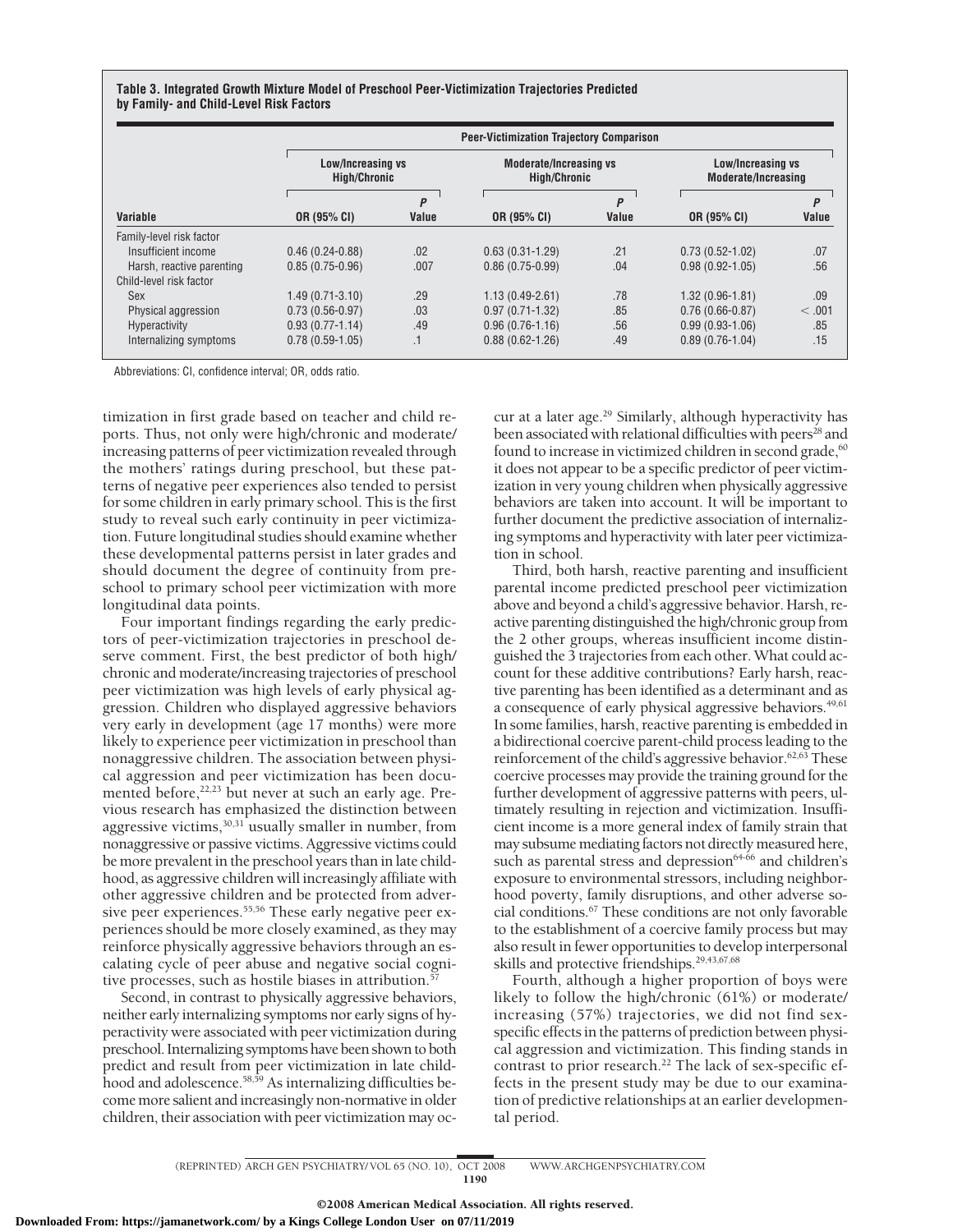Our study should be interpreted in the context of its limitations. First, mothers' ratings were used to assess the preschool peer-victimization trajectories and most of the family- and child-level predictors. However, the present study also used multiple informants (mother, teacher, and child) to establish predictive validity. Second, the construct of peer victimization should be qualified and put in the context of preschool-aged children. As is often the case in peer-victimization research,  $5,69-71$  we did not explicitly specify the power imbalance implicit to the definition of bully-victim relationships.<sup>1,3,72</sup> The present results will need to be replicated in contexts in which the power imbalance is defined to study participants. Third, given the predictive relationship between trajectories and aggressive behaviors, it could be that peer victimization partly reflects the give-and-take of aggressive exchanges and the peer group's reaction to the child's aggression. However, because aggressive behaviors were assessed at least 2 years before the initial measure of peer victimization, the possibility of a contextual artifact is minimized. A more fundamental question, and one that cannot be answered by the present study, concerns the nature of peer-victimization experiences in preschool as they relate to such experiences in middle and late childhood. Observational studies are needed to document the social dynamics of peer victimization in preschool. Fourth, we did not examine the role of siblings. In future early developmental studies, it will be important to consider that older siblings often victimize younger ones.3,61 Fifth, we did not examine the possibility that harsh parenting can be, in part, a result of child aggression and vice versa.49,73 Future research should examine whether or not bidirectional aggressive parent-child relationships indirectly or directly affect peer-relation difficulties. Sixth, although the trajectory analyses were performed on 93% of the initial sample, attrition was an important factor in first grade and may have affected the results. We, however, did not identify significant associations between missing responses on mother reports of preschool victimization and child and teacher reports of peer victimization in first grade.

These limitations notwithstanding, this is the first largescale, multiple-informant, population-based longitudinal study to provide robust evidence that chronic and increasing patterns of peer victimization emerge as soon as children start to interact socially, peer victimization in preschool is predictive of peer victimization in first grade, and chronically victimized children tend to be highly physically aggressive in infancy, to have parents with a harsh, reactive parenting style, and to come from households with insufficient income. The present results also suggest that multiple forms of victimization may be the norm for victimized children, $^{74}$  ie, children with a high/chronic trajectory had harsh, reactive parents and were victimized by peers in preschool and after school entry. Other forms of victimization are likely to occur for these children, both within the school (eg, verbal bullying by teachers<sup>75</sup>) and within the community,<sup>76</sup> particularly within low socioeconomic contexts.<sup>64,65,74</sup> These results suggest that early preventive interventions should target both child- and parent-level risks and focus on alternatives to harsh and aggressive interactions.

**Submitted for Publication:** December 10, 2007; final revision received March 6, 2008; accepted April 16, 2008. **Author Affiliations:** Department of Psychology, Center for the Prevention of Youth Behavior Problems, University of Alabama, Tuscaloosa (Dr Barker); Social, Genetic and Developmental Psychiatry Centre, Institute of Psychiatry, King's College London, London, England (Drs Barker and Arseneault); School of Psychology, Université Laval, Québec City, Québec, Canada (Drs Boivin and Fontaine and Ms Bissonnette); Department of Psychology, Université du Québec à Montréal, Montréal, Québec (Dr Brendgen); Department of Psychology, University College London, London, England (Dr Fontaine); School of Psycho-education (Dr Vitaro) and Departments of Pediatrics, Psychiatry, and Psychology (Dr Tremblay), Université de Montréal, Montréal; and International Laboratory for Child and Adolescent Mental Health Development, INSERM U669, Paris, France (Dr Tremblay).

**Correspondence:** Michel Boivin, PhD, School of Psychology, Université Laval, Québec City, QC G1K 7P4, Canada (michel.boivin@psy.ulaval.ca).

**Financial Disclosure:** None reported.

Funding/Support: This research was based on the Québec Longitudinal Study of Child Development and was supported by the Institut de la Statistique du Québec, the Québec Ministry of Health and Social Services, the Québec Ministry of Families and Seniors, the Canadian Institutes for Health Research, the Social Science and Humanities Research Council of Canada, the Québec Fund for Research on Society and Culture, the Québec Health Research Fund, and the Canada Research Chair Program. Analyses were supported by grant MRC G0500953 from the Medical Research Council, London, England.

## **REFERENCES**

- 1. Nansel TR, Craig W, Overpeck MD, Saluja G, Ruan J. Cross-national consistency in the relationship between bullying behaviors and psychosocial adjustment. *Arch Pediatr Adolesc Med*. 2004;158(8):730-736.
- 2. Solberg ME, Olweus D. Prevalence estimation of school bullying with the Olweus Bully/Victim Questionnaire. *Aggress Behav*. 2003;29(3):239-268.
- 3. Rigby K. *New Perspectives on Bullying.* London, England: Jessica Kingsley Publishers; 2002.
- 4. Kochenderfer BJ, Ladd GW. Peer victimization: cause or consequence of school maladjustment. *Child Dev*. 1996;67(4):1305-1317.
- 5. Juvonen J, Graham S, Schuster MA. Bullying among young adolescents: the strong, the weak, and the troubled. *Pediatrics*. 2003;112(6, pt 1):1231-1237.
- 6. Olweus D. *Aggression in the Schools: Bullies and Whipping Boys.* Washington, DC: Hemisphere; 1978.
- 7. Hodges EVE, Perry DG. Personal and interpersonal antecedents and consequences of victimisation by peers. *J Pers Soc Psychol*. 1999;76(4):677-685.
- 8. Scholte RHJ, Engels RC, Overbeek G, de Kemp RAT, Haselager GJ. Stability in bullying and victimization and its association with social adjustment in childhood and adolescence. *J Abnorm Child Psychol*. 2007;35(2):217-228.
- 9. Boivin M, Hymel S, Bukowski WM. The role of social withdrawal, peer rejection, and victimization by peers in predicting loneliness and depressed mood in childhood. *Dev Psychopathol*. 1995;7(4):765-785.
- 10. Fergusson DM, Beautrais AL, Horwood LJ. Vulnerability and resiliency to suicidal behaviours in young people. *Psychol Med*. 2003;33(1):61-73.
- 11. Fekkes M, Pijpers FIM, Fredriks AM, Vogels T, Verloove-Vanhorick SP. Do bullied children get ill, or do ill children get bullied? a prospective cohort study on the relationship between bullying and health-related symptoms. *Pediatrics*. 2006; 117(5):1568-1574.
- 12. Brunstein Klomek A, Marracco F, Kleinman A, Schonfeld IS, Gould MS. Bullying, depression, and suicidality in adolescents. *J Am Acad Child Adolesc Psychiatry*. 2007;46(1):40-49.
- 13. Kim YS, Koh Y-J, Leventhal B. School bullying and suicidal risk in Korean middle school students. *Pediatrics*. 2005;115(2):357-363.
- 14. Sourander A, Aromaa M, Pihlakoski L, Haavisto A, Rautava P, Helenius H, Sillan-